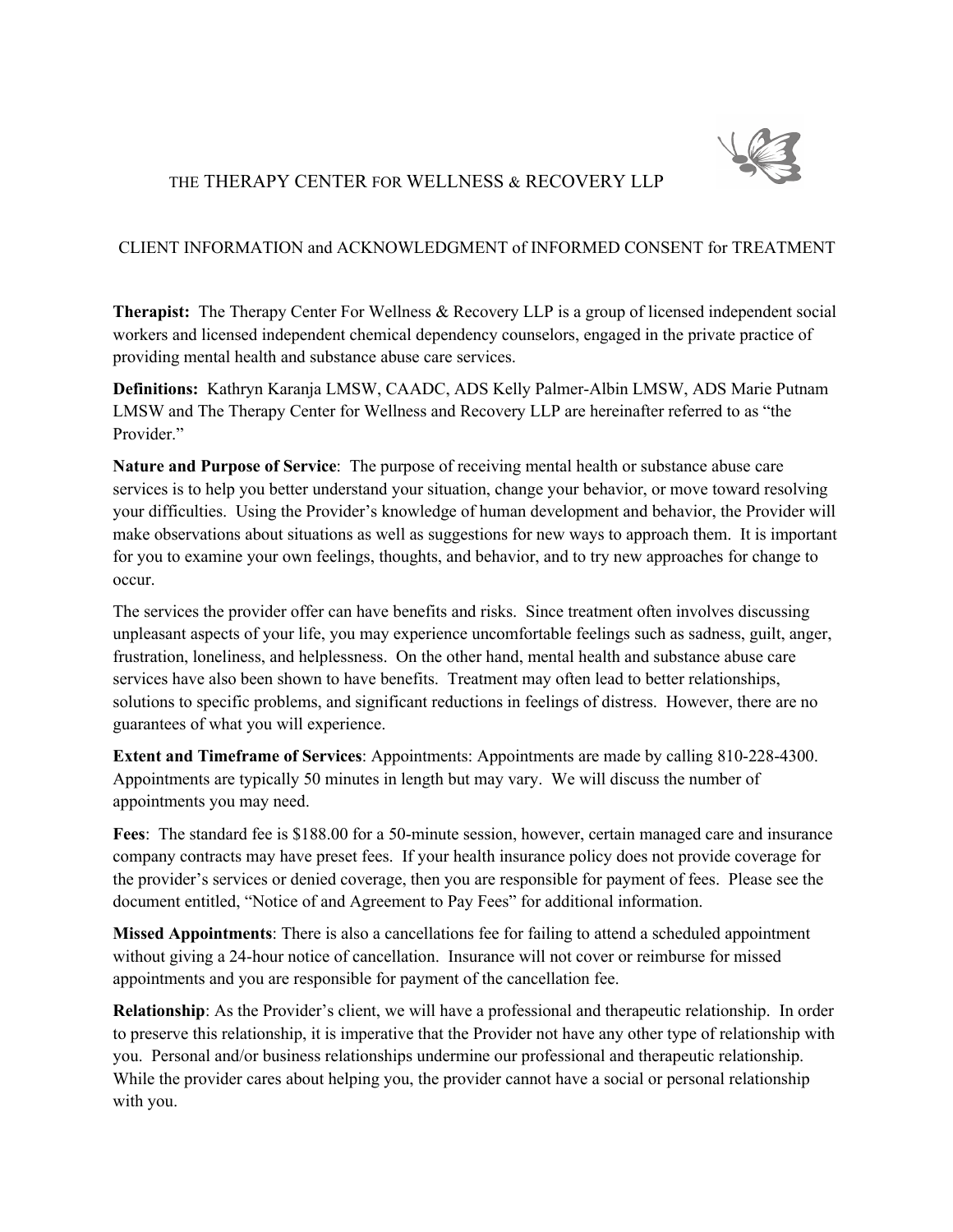**Goals**: There may be alternative ways to treat the problems you are experiencing. It is important for you and the provider to discuss any questions you may have regarding your treatment and for you to have input into setting the goals for your therapy. As your therapy progresses, these goals may change. The Provider will work with you to address the changes in your goals.

**Privacy**: Please see the document entitled, "Notice of Privacy Practices"

**Professional Records**: The Provider is legally required to keep documentation about the services provided to you in your clinical record. Your clinical record includes information about your reasons for seeking therapy, a description of the ways problems affect your life, your diagnosis, your treatment goals, your progress toward those goals, your medical, social, and treatment history, results of clinical tests (including raw test data), any past treatment records, copies of any reports that the provider has sent to anyone, and either annotations or copies of emails we exchange.

The Provider may also keep psychotherapy notes which are for the Provider's own use and designed to assist the provider in providing your treatment. These notes are kept separate from your Clinical Record. They are not considered part of your Clinical Record ad are not released, except in rare legal circumstances.

**Minors**: If you are under 18 years of age, the law may give your parent or guardian the legal right to review your Clinical Record. Before giving parents any information we will discuss the matter with you, if possible, and do our best to handle any objections you may have.

**Third Parties**: You may bring other individuals (such as a family member) to your therapy sessions if you feel this would be helpful or if the Provider recommends it. A third party is not a client and there is no confidentiality between the provider and the third party. The third party shall not have any rights to access any part of your file, including but not limited to any session in which the third party participated, unless you sign a release. If a decision is made to include a third party, you are required to complete and sign the document entitled, "Consent to Include Third Party".

**Involuntary Services**: If you are involuntarily required to receive services, for example pursuant to Court Order or other valid governmental requirement ("Involuntary Services"), please review this document for a description of the nature, purpose, and extend of our services and other relevant information. Although you may refuse Involuntary Services, you may face penalties for failure to comply including but not limited to Contempt of Court.

**After-Hours Emergencies**: In the event of an emergency, go to the hospital Emergency Room or call 911.

**No Discrimination**: The Provider shall not practice, condone, facilitate, collaborate or otherwise participate in any form of discrimination prohibited by applicable law.

**Email**: If you are going to communicate with the Provider via email, you are required to complete the document entitled, "Information Concerning and Acknowledgment of Informed Consent to Communicate Via Email".

**Electric Service Delivery**: If you are going to receive therapy primarily by electronic or technologyassisted approach when the Provider and you are not located in the same place during delivery of services, including but not limited to internet, email, and teleconference, you are required to complete the